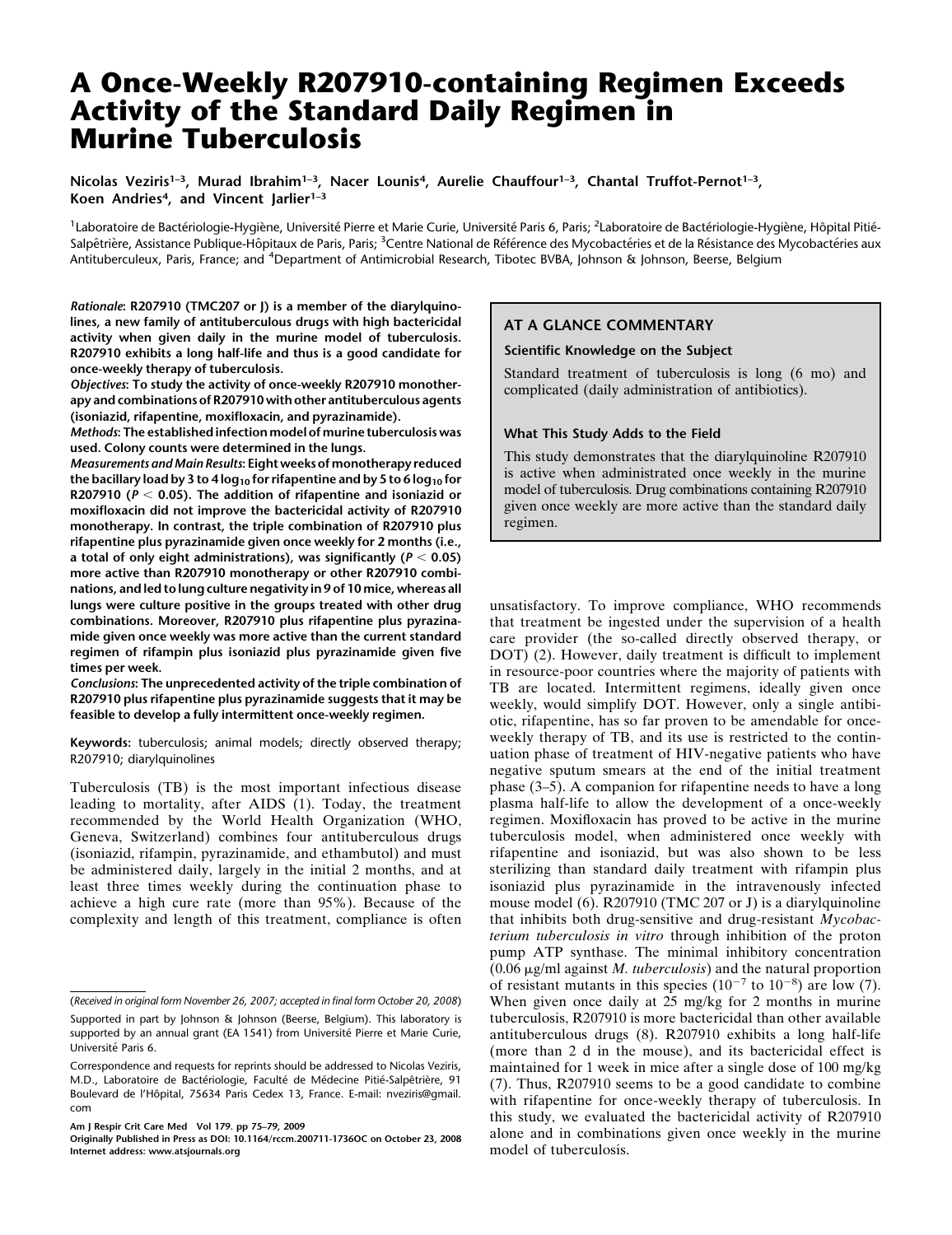## METHODS

R207910 (J) was synthesized by Johnson & Johnson (Beerse, Belgium); the other compounds were purchased from the following manufacturers: isoniazid from Laphal (Allauch, France); rifampin, rifapentine, and pyrazinamide from Aventis (Antony, France); and moxifloxacin from Bayer (Puteaux, France). The H37Rv strain of M. tuberculosis was prepared as previously described (6). Mice were purchased from the Janvier Breeding Center (Le Genest Saint-Isle, France). For each of the three experiments, 4-week-old female Swiss mice were intravenously infected via the tail vein with 0.5 ml of M. tuberculosis H37Rv suspension as follows: 310 mice infected with  $5.2 \times 10^6$  colonyforming units (CFU) (experiment 1), 110 mice infected with  $1.5 \times 10^6$ CFU (experiment 2), and 120 mice infected with  $6 \times 10^6$  CFU (experiment 3). Two weeks postinfection, mice were randomly allocated to treatment groups. In experiment 1, each treated group contained 20 mice and the infected untreated control group contained 30 mice. The mice of the three treated control groups were treated with either rifampin (10 mg/kg, 5 d/wk), isoniazid (25 mg/kg, 5 d/wk), or rifapentine (10 mg/kg, 1 d/wk). The mice of the test groups were treated with R207910 either  $(1)$  5 days/week at 6.25, 12.5, or 25 mg/kg, (2) twice weekly at 12.5, 25, or 50 mg/kg, (3) once weekly at 25, 50, or 100 mg/kg, or (4) once every 2 weeks at 50 or 100 mg/kg.

In experiment 2, each treated group contained 16 mice and the infected untreated control group contained 30 mice. All test groups were treated once weekly as follows: groups 2 and 3 were treated with R207910 or rifapentine alone; group 4 was treated with the double combination of R207910 and rifapentine; groups 5 and 6 were treated with a triple combination of R207910 plus rifapentine plus isoniazid or with R207910 plus rifapentine plus moxifloxacin.

In experiment 3, each treated group contained 10 mice and the infected untreated control group contained 40 mice. Except for group 2, which was treated for 5 days/week with the WHO standard treatment of rifampin plus isoniazid plus pyrazinamide, all treated groups were treated once weekly as follows: groups 3, 4, and 5 were treated with R207910, rifapentine, or moxifloxacin alone; group 6 was treated with the double combination of R207910 plus rifapentine; and groups 7, 8, and 9 were treated with the a triple drug combination of R207910 plus rifapentine plus isoniazid, R207910 plus rifapentine plus moxifloxacin, or R207910 plus rifapentine plus pyrazinamide.

Untreated control mice were killed the day after infection (Day  $-13$ ) and at the start of treatment (Day 0). In experiment 1, 10 mice were killed after 1 and 2 months of treatment in each treated group. In experiment 2, eight mice were killed after 1 and 2 months of treatment in each treated group. In experiment 3, all treated mice were killed after 2 months of treatment. In each experiment, 10 mice were kept for mortality assessment. The animal experiment guidelines of the Faculté de Médecine Pitié-Salpêtrière (Paris, France) were followed.

R207910 was prepared monthly in a hydroxypropyl- $\beta$ -cyclodextrin solution and kept at  $4^{\circ}$ C. Other drug suspensions were prepared weekly at the desired concentrations in distilled water containing 0.05% agar and kept at 4°C. All the drugs were given by gavage. In experiments 2 and 3, drugs were given at the following doses: R207910 125 mg/kg weekly, rifampin 10 mg/kg daily, pyrazinamide 150 mg/kg daily or 300 mg/kg weekly, isoniazid 25 mg/kg daily or 75 mg/kg weekly, rifapentine 15 mg/kg weekly, moxifloxacin 400 mg/kg weekly in experiment 2 and 200 mg/kg weekly in experiment 3. Dosing of the drugs was selected to provide areas under the concentration time curve (AUC) in mice that were comparable with those achievable in humans at the usual dosing (6, 7, 9). Moxifloxacin dosing was reduced from 400 to 200 mg/kg between experiments 2 and 3 because new pharmacokinetic data suggested that 200 mg/kg in mice is equipotent to the usual 400 mg/day in human dosing (9).

The severity of infection and the effectiveness of treatments were assessed on the basis of survival rate, spleen weight, gross lung lesions  $(0, no lesions; +, fewer than 10 tuberculosis; ++, more than 10 tuberculosis),$ and the numbers of colony-forming units in the lungs. Enumeration of colony-forming units and harvesting of lungs were done as previously described (10). Colony unit counts were expressed as mean  $log_{10}$ (CFU)  $\pm$  standard deviation (SD). Mean colony-forming unit counts were compared by Mann-Whitney test (using Minitab software; Minitab, State College, PA). Differences were considered significant at the 95% level of confidence. Multiple comparisons were done in experiments 2 and 3, and thus adjustment for multiple comparisons was made by means of the Bonferroni correction. In experiment 2, in which there were five test groups, P was adjusted to  $P = 0.05/5 = 0.01$ . In experiment 3, in which there were eight test groups, P was adjusted to  $P = 0.05/8 = 0.006$ . Proportions of positive mice after 2 months of treatment were compared by chi-square test (Epi-Info; Centers for Disease Control and Prevention, Atlanta, GA).

## RESULTS

#### Experiment 1

Survival rate. All untreated control mice died between Day 26 and Day 42 due to the TB infection. All treatments prevented mortality. Fifteen of 310 mice died because of gavage accidents (4.8%): 1 in the isoniazid group, 1 in the R207910 (100 mg/kg 1/ 7) group, 4 in the R207910 (25 mg/kg 1/7 group), 6 in the R207910 (25 mg/kg 2/7) group, and 3 in the R207910 (25 mg/kg 5/7) group.

Spleen weights and gross lung lesions. At the start of treatment (Day 0), all mice had more than 10 lung lesions and splenomegaly (mean spleen weight,  $637 \pm 170$  mg). After 2 months, the majority of R207910-treated mice had none or fewer than 10 lung lesions and the mean spleen weights for treated groups were significantly lower than pretreatment values ( $\overline{P}$  < 0.05).

Colony-forming unit counts in lungs. The mean colonyforming unit count in the lungs was  $4.3 \pm 0.3 \log_{10}$  the day after infection and  $6.0 \pm 0.3 \log_{10}$  at the start of treatment 2 weeks later (Table 1). After 1 month of treatment, all mice remained culture positive but the mean colony-forming unit counts in all groups were significantly smaller than pretreatment values ( $P < 0.05$ ). The drop in colony-forming unit count was the same for the same total weekly dose, irrespective of the frequency of administration of R207910 (Figure 1). As an example, the bactericidal activity was similar for 25 mg/kg 5/7,

TABLE 1. BACTERIAL COUNTS IN THE LUNGS OF MICE AFTER 1 AND 2 MONTHS OF TREATMENT WITH R207910 GIVEN AT VARIOUS DOSES AND FREQUENCIES IN MURINE TUBERCULOSIS: EXPERIMENT 1

|                          | Lung CFU ( $log_{10} \pm SD$ ) |               |                |
|--------------------------|--------------------------------|---------------|----------------|
| Treatment                | Day 0*                         | Month 1       | Month 2        |
| Infected, untreated      | $6.0 \pm 0.3$                  |               |                |
| Treated control groups   |                                |               |                |
| H 25 mg/kg 5/7           |                                | $4.0 \pm 0.4$ | $3.5 \pm 0.7$  |
| R 10 mg/kg 5/7           |                                | $4.1 \pm 0.5$ | $2.9 \pm 1.3$  |
| P 10 mg/kg 1/7           |                                | $4.4 \pm 0.2$ | $2.8 \pm 1.1$  |
| R207910: 5 d weekly      |                                |               |                |
| 25 mg/kg $5/7$           |                                | $2.4 \pm 0.5$ | $0.4 \pm 0.6$  |
| 12.5 mg/kg $5/7$         |                                | $3.2 \pm 0.4$ | $2.2 \pm 1.2$  |
| J 6.25 mg/kg 5/7         |                                | $4.3 \pm 0.5$ | $3.2 \pm 0.7$  |
| R207910: Twice weekly    |                                |               |                |
| J 50 mg/kg 2/7           |                                | $2.4 \pm 0.6$ | $0.2 \pm 0.02$ |
| 1 25 mg/kg 2/7           |                                | $3.0 \pm 0.4$ | $1.5 \pm 0.4$  |
| 12.5 mg/kg 2/7           |                                | $4.6 \pm 0.4$ | $4.3 \pm 0.4$  |
| R207910: Once weekly     |                                |               |                |
| J 100 mg/kg 1/7          |                                | $2.8 \pm 0.4$ | $0.03 \pm 0.1$ |
| J 50 mg/kg 1/7           |                                | $2.9 \pm 0.6$ | $1.9 \pm 1.1$  |
| J 25 mg/kg 1/7           |                                | $4.5 \pm 0.3$ | $3.1 \pm 0.8$  |
| R207910: Once every 2 wk |                                |               |                |
| J 100 mg/kg 1/14         |                                | $3.7 \pm 0.3$ | $2.1 \pm 0.7$  |
| J 50 mg/kg 1/14          |                                | $4.8 \pm 0.4$ | $4.3 \pm 0.6$  |

Definition of abbreviations: H: isoniazid; J, R207910; P, rifapentine; R, rifampin. Colony-forming unit counts are expressed as mean  $log_{10}$  (CFU)  $\pm$  standard deviation (SD).

\* Day  $0 =$  start of treatment.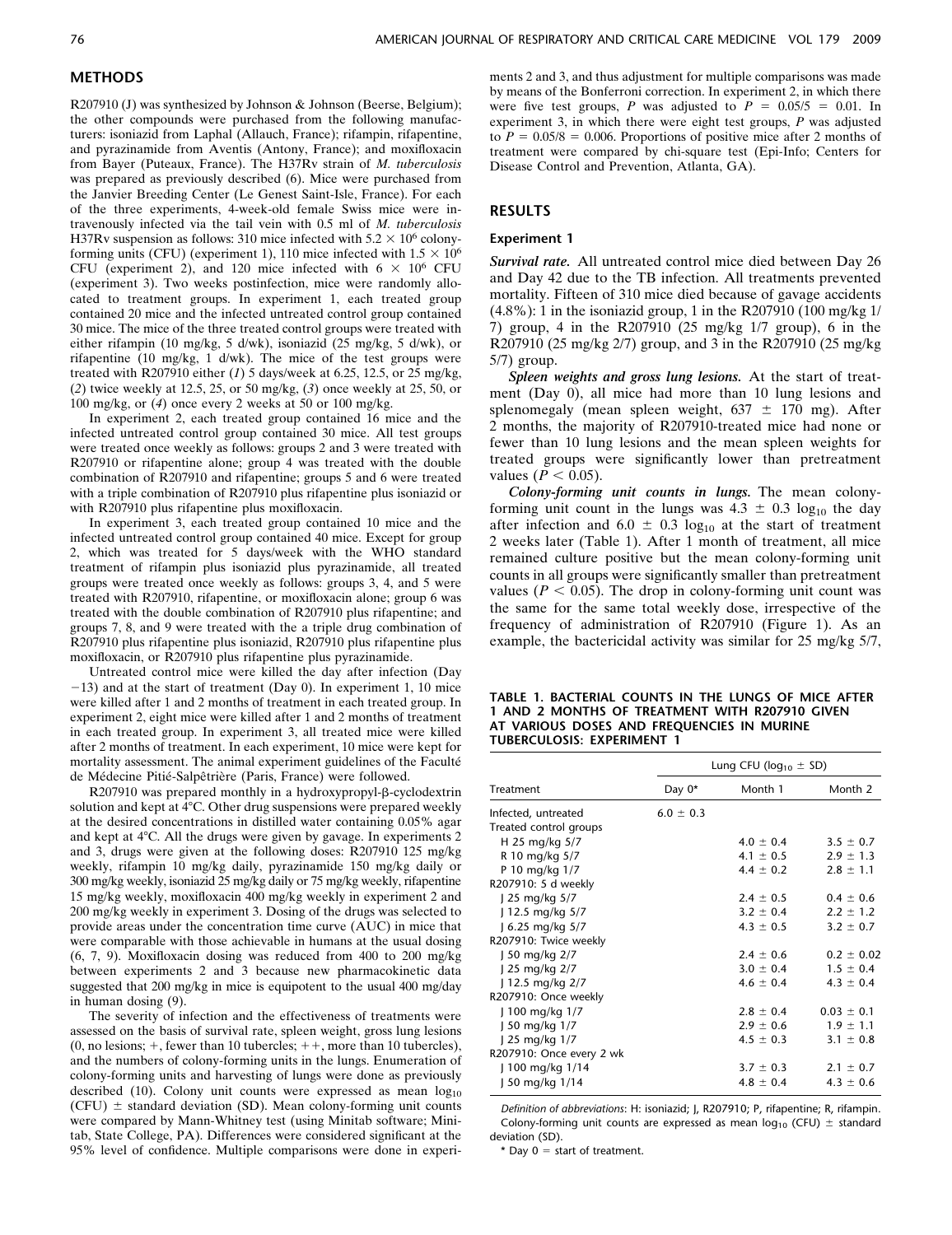

Figure 1. Bacterial counts ( $log_{10}$  colony-forming units) in lungs of mice after 1 and 2 months of treatment with R207910 at 25 mg/kg for 5 days per week, 50 mg/kg twice weekly, or 100 mg/kg once weekly in murine tuberculosis (experiment 1). CFU = colony-forming units.

50 mg/kg 2/7, and 100 mg/kg 1/7 (total, 100 to 125 mg/kg/wk). R207910 100 mg/kg once weekly was significantly more active than rifampin 10 mg/kg given 5 days/week or rifapentine 10 mg/kg given once weekly.

#### Experiment 2

Survival rate. All untreated control mice died between Day 15 and Day 33 after infection. All treatments prevented mortality. One mouse out of 80 (1.25%) died because of a gavage accident in group 4 on Day 30.

Spleen weights and gross lung lesions. At the start of treatment (Day 0), all mice had more than 10 lung lesions and splenomegaly (mean spleen weight,  $643 \pm 79$  mg). After 2 months, the majority of treated mice had none or fewer than 10 lung lesions and the mean spleen weights for treated groups were significantly lower than pretreatment values ( $P < 0.05$ ).

Colony-forming unit counts in lungs. The mean colony-forming unit count in the lungs was  $4.0 \pm 0.4$  log<sub>10</sub> the day after infection and 6.1  $\pm$  0.6 log<sub>10</sub> at the start of treatment 2 weeks later. After 1 month of treatment, all mice remained culture positive but the mean colony-forming unit counts in all groups were significantly lower than pretreatment values ( $P < 0.01$ ) (Table 2). After 2 months of treatment, the colony-forming unit count differed significantly between the R207910 monotherapy group and the rifapentine monotherapy group:  $0.4 \pm 0.7 \log_{10}$ versus  $2.3 \pm 1.3 \log_{10}$ , respectively. R207910 monotherapy reduced the bacillary load by  $5.7 \log_{10}$  after 2 months, that is, by an additional 1.9 log<sub>10</sub> than rifapentine ( $P = 0.007$ ). After 1 month of treatment, the activity of R207910 was not significantly enhanced by the addition of rifapentine or rifapentine plus moxifloxacin. In contrast, the addition of rifapentine plus isoniazid enhanced the activity of R207910 by approximately  $1 \log_{10}$  $(P = 0.01)$ . However, this difference was no longer significant after 2 months of treatment, when R207910 monotherapy was as active as R207910 plus rifapentine, R207910 plus rifapentine plus moxifloxacin, and R207910 plus rifapentine plus isoniazid ( $P >$ 0.01). In addition, when comparing the proportion of mice with positive organ culture after 2 months, the combinations did not enhance the activity of R207910 monotherapy.

|                    | $Log10$ CFU   |               |               | Proportion of            |
|--------------------|---------------|---------------|---------------|--------------------------|
| Treatment<br>Group | Day $0^*$     | Month 1       | Month 2       | Negative Mice<br>at 2 mo |
| 1: Untreated       | $6.1 \pm 0.6$ |               |               |                          |
| 2: J               |               | $3.2 \pm 0.5$ | $0.4 \pm 0.7$ | 2/8                      |
| 3: P               |               | $4.7 \pm 0.3$ | $2.3 \pm 1.3$ | 1/8                      |
| 4: IP              |               | $2.9 \pm 0.3$ | $0.4 \pm 0.4$ | 1/7                      |
| 5: JPH             |               | $2.1 \pm 0.7$ | $0.9 \pm 0.8$ | 1/8                      |
| 6: JPM             |               | $2.8 \pm 1.4$ | $0.2 \pm 0.5$ | 2/8                      |

Definition of abbreviations:  $H =$  isoniazid, 75 mg/kg; J = R207910, 125 mg/kg;  $M =$  moxifloxacin, 400 mg/kg; P = rifapentine, 15 mg/kg.

Colony-forming unit counts are expressed as mean  $log_{10}$  (CFU)  $\pm$  standard deviation (SD).

\* Day  $0 = start$  of treatment.

#### Experiment 3

Survival rate. All untreated control mice died between Day 5 and Day 35 after infection. Three mice of 10 treated with moxifloxacin monotherapy died of tuberculosis on Day 8. Three mice died of gavage accidents (3.8%): one mouse on Day 7 in group 6 and 2 mice on Day 14, one in group 2, and one in group 3.

Spleen weight and gross lung lesions. At the start of treatment (Day 0), all mice had more than 10 lung lesions and splenomegaly (mean spleen weight,  $524 \pm 98$  mg). After 2 months, the majority of treated mice had none or fewer than 10 lung lesions and the mean spleen weights for the treated groups were significantly lower than pretreatment values ( $P < 0.05$ ) except in the moxifloxacin-treated group (more than 10 lung lesions and no decrease in mean spleen weight).

Colony-forming unit counts in lungs. The mean colonyforming unit count in the lungs was  $6.1 \pm 0.6$  the day after intravenous inoculation, and 7.2  $\pm$  0.5 log<sub>10</sub> at the start of treatment 2 weeks later (Table 3). As observed in the first and second experiments, R207910 monotherapy reduced the bacillary load by 5  $log_{10}$  after 2 months whereas rifapentine reduced it by 4  $log_{10}$  ( $P = 0.005$ ). Rifapentine plus moxifloxacin and rifapentine plus isoniazid had little additive effect when combined during 2 months with R207910, enhancing the drop in colony-forming unit count by  $0.1$  and  $0.5 \log_{10}$ , respectively

TABLE 3. BACTERIAL COUNT IN THE LUNGS OF MICE, AND PROPORTION OF MICE WITH NEGATIVE CULTURE, AFTER 2 MONTHS OF TREATMENT GIVEN ONCE WEEKLY IN MURINE TUBERCULOSIS: EXPERIMENT 3

| Treatment Group | $Log10$ CFU   | Proportion of Negative Mice |
|-----------------|---------------|-----------------------------|
| 1: Untreated D0 | $7.2 \pm 0.5$ | 0/20                        |
| 2: RHZ*         | $2.2 \pm 0.6$ | 0/9                         |
| 3: J            | $2.0 \pm 0.8$ | 0/9                         |
| 4: P            | $3.3 \pm 0.6$ | 0/10                        |
| 5: M            | $6.4 \pm 0.5$ | 0/7                         |
| 6: JP           | $1.6 \pm 0.9$ | 1/9                         |
| 7: JPH          | $1.5 \pm 0.8$ | 0/10                        |
| 8: JPM          | $1.9 \pm 0.7$ | 0/10                        |
| 9: IPZ          | $0.2 \pm 0.7$ | 9/10                        |
|                 |               |                             |

Definition of abbreviations:  $D0 = Day 0$  (start of treatment); H = isoniazid, 25 mg/kg 5 days/week or 75 mg/kg once weekly;  $J = R207910$ , 125 mg/kg; M = moxifloxacin, 200 mg/kg; P = rifapentine, 15 mg/kg; R = rifampin, 10 mg/kg;  $Z = pyrazinamide$ , 150 mg/kg 5 days/week or 300 mg/kg once weekly.

Colony-forming unit counts are expressed as mean  $log_{10}$  (CFU)  $\pm$  standard deviation (SD).

\* Given five times weekly.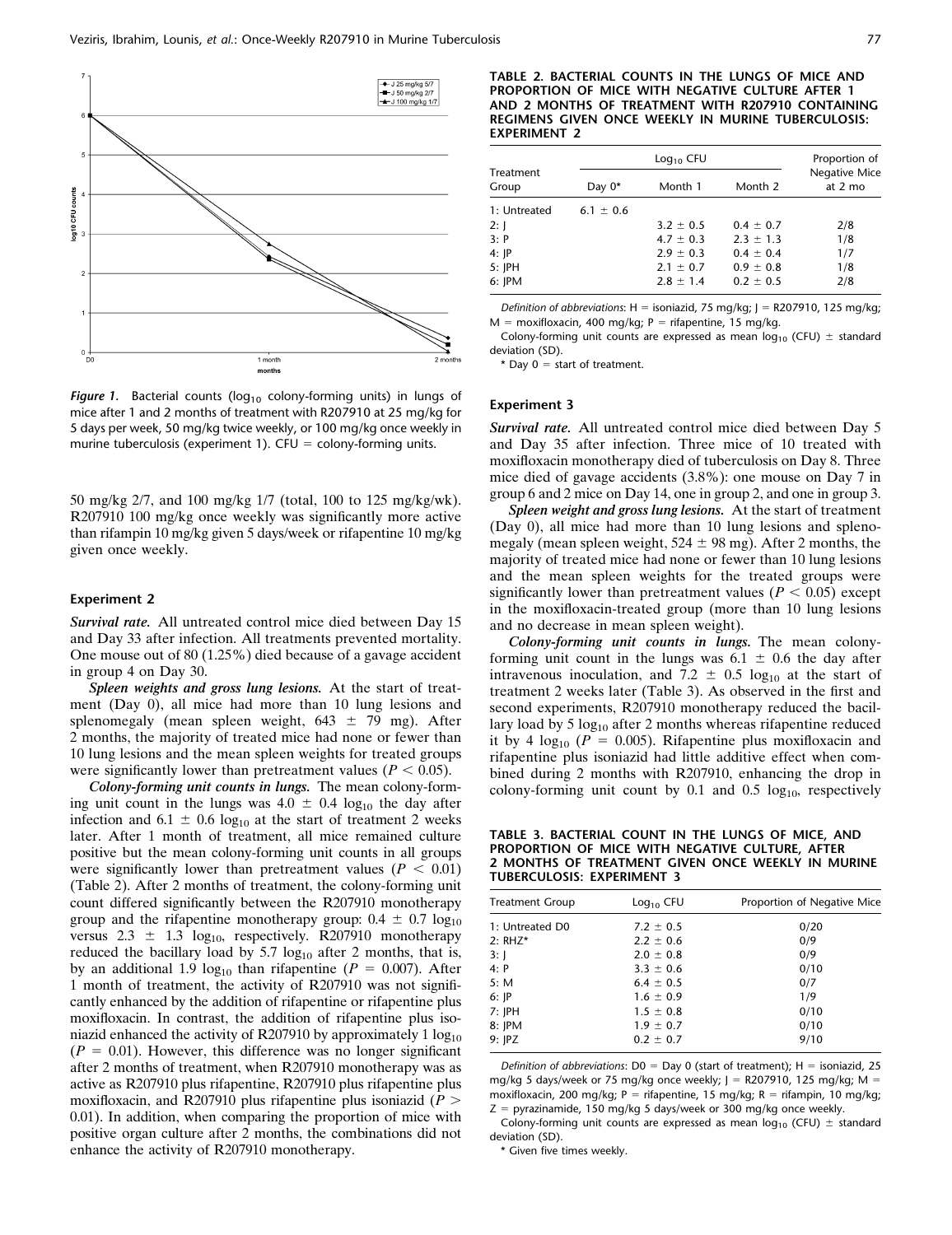$(P > 0.05)$ . In contrast, the mean colony-forming unit count in the lungs of mice receiving R207910 plus rifapentine plus pyrazinamide (0.2  $\pm$  0.7) was significantly smaller than the mean colony-forming unit count in the lungs of mice receiving R207910 alone ( $P = 0.0006$ ), R207910 plus rifapentine ( $P =$ 0.0027), R207910 plus rifapentine plus moxifloxacin ( $P = 0.0008$ ), or R207910 plus rifapentine plus isoniazid ( $P = 0.001$ ). Moreover, the mean colony-forming unit count in mice treated once weekly with the triple combination of R207910 plus rifapentine plus pyrazinamide was  $2 \log_{10}$  lower than that in mice treated daily with the standard regimen of rifampin plus isoniazid plus pyrazinamide ( $P = 0.0009$ ). When comparing the proportion of mice with negative organ culture, the triple combination of R207910 plus rifapentine plus pyrazinamide was also the only group significantly different from the others. Indeed, 9 of 10 mice were culture negative with this combination whereas in the other groups all mice were culture positive, except a single mouse in the R207910 plus rifapentine group.

### DISCUSSION

Although the strong antituberculous activity and long half-life of rifapentine were established years ago, its use in clinical practice is limited by the lack of a companion drug with a long plasma half-life. Once-weekly rifapentine and isoniazid in the continuation phase was found less effective than comparator regimens based on rifampin and isoniazid (11, 12). Indeed, because combination therapy is necessary to prevent the emergence of resistance, treatment of tuberculosis must always include at least two active drugs. When rifapentine is combined with isoniazid in once-weekly regimens, rifapentine remains the only active drug after the clearance of isoniazid, because of the short half-life of the latter (1 to 3 h). This exposes patients to the risk of treatment failure due to the selection of rifamycin-resistant mutants, as was demonstrated in a controlled trial (5, 13). There has been renewed interest in rifapentine since the discovery of moxifloxacin, a fluoroquinolone with high activity against M. tuberculosis and exhibiting a plasma half-life of 9 hours in humans. In the murine model of tuberculosis, some rifapentineand moxifloxacin-containing drug combinations given once weekly are as active as the standard daily regimen rifampin plus isoniazid plus pyrazinamide. Such rifapentine-containing regimens are even more active when given twice weekly (6, 14).

R207910 has two important characteristics favoring its use for intermittent therapy of tuberculosis  $(1)$ : a long half-life  $(173 h)$ in man, 2 d in mouse) and (2) a low proportion of resistant mutants ( $10^{-7}$  to  $10^{-8}$ ) (7). In a pilot study we evaluated the activity of the daily administration of R207910 in the murine model of tuberculosis (7). At the dose of 25 mg/kg, R207910 reduced the bacillary load by approximately  $2.5$  to  $3.0 \text{ log}_{10}$ CFU per month and was as active as the standard daily regimen of rifampin plus isoniazid plus pyrazinamide. In the present study the bactericidal activity of R207910 was shown to be equivalent when administered  $(1)$  once weekly at 100 mg/kg,  $(2)$ twice weekly at 50 mg/kg and (3) 5 days/week at 25 mg/kg (2.5 to 3.0 log<sub>10</sub> reduction of the bacillary load per month). Thus the bactericidal activity of R207910 correlates with the total weekly dose, irrespective of the frequency of administration. In the current study, a weekly dose of R207910 at 100 to 125 mg/kg exceeded the activity of a once-weekly dose of rifapentine at 15 mg/kg. Moreover, once-weekly monotherapy with R207910 was as active as the standard daily triple-drug regimen of rifampin plus isoniazid plus pyrazinamide.

The addition of isoniazid and rifapentine increased the bactericidal activity of R207910 monotherapy after 1 month of treatment. The speed of bacillary killing is important in the treatment of patients with tuberculosis as it reduces their contagiousness and contributes to the prevention of selection of resistance. However, the most impressive result obtained in this study is the activity of R207910 combined with rifapentine and pyrazinamide. Indeed, this triple-drug combination given once weekly decreased the bacillary load by 7  $log_{10}$ , and resulted in negative lung cultures in 9 of 10 mice after only 2 months of therapy, that is, after only 8 weekly doses. This weekly triple-drug combination was even more active  $(P =$ 0.0009) than the standard treatment rifampin plus isoniazid plus pyrazinamide given 5 days/week, an activity that is unprecedented for any weekly regimen (10, 15, 16). Indeed, the triple combination of rifapentine plus moxifloxacin plus pyrazinamide must be administered twice weekly and must be preceded by an intensive phase during which the treatment is given daily to obtain the same decrease in bacillary load (14). Interestingly, the triple combination of R207910 plus rifapentine plus pyrazinamide given once weekly displayed a 2-month bactericidal activity equivalent to that of R207910 plus rifampin plus pyrazinamide given 5 days/week obtained in one study (8). Although the present work was not designed to investigate synergism between the antituberculous agents used, the impressive activity of the triple combination of R207910 plus rifapentine plus pyrazinamide that led to a decrease in bacillary load significantly higher than that obtained with the double combination R207910 plus rifapentine, strongly suggests that R207910 and pyrazinamide act synergistically even when given once weekly. A synergistic interaction between pyrazinamide and R207910 was revealed in earlier studies in which both drugs were administered 5 days/week (8). The activity in once-weekly regimens suggests that the rather short half-life of pyrazinamide in mice does not hamper a synergistic interaction. It would be interesting to determine the lowest active dose of pyrazinamide needed in combination studies with the diarylquinoline, as pyrazinamide is rather toxic at the current human dose (17).

It should be determined which once-weekly R207910-containing drug combinations result in acceptable relapse rates in the murine model. Although rifapentine associated with moxifloxacin or isoniazid did not substantially enhance the bactericidal activity of R207910 after 2 months, it is possible that these drugs increase the sterilizing activity and consequently reduce the total duration of therapy. It is indeed established that moxifloxacin increases the sterilizing activity of once-weekly regimens despite having little bactericidal activity when given alone (10, 18). Moreover, isoniazid and moxifloxacin may also be necessary for early bactericidal activity. The pharmacokinetic properties of R207910 and the impressive bactericidal activity of the triple combination of R207910 plus rifapentine plus pyrazinamide suggest the possibility of developing a fully intermittent regimen against drug-sensitive tuberculosis. Such a regimen would significantly increase compliance and facilitate DOT. Relapse experiments should focus on the possible emergence of resistant mutants as this has been the main problem associated with the development of a once-weekly antituberculous regimen in humans.

R207910 could also be tested as a backbone of intermittent treatment against latent tuberculosis. A clinical trial has demonstrated that a 3-month once-weekly regimen containing isoniazid plus rifapentine is as effective, and less toxic, than a 2-month daily rifampin plus pyrazinamide regimen (19). In view of the superiority of R207910 over rifapentine in the mouse model, a shorter regimen could be tested.

There are some limitations to the extrapolation of the present results to the human situation. First, because tuberculosis develops much faster in mice (mice die in less than 2 mo), the mouse model may underestimate efficacy in humans.